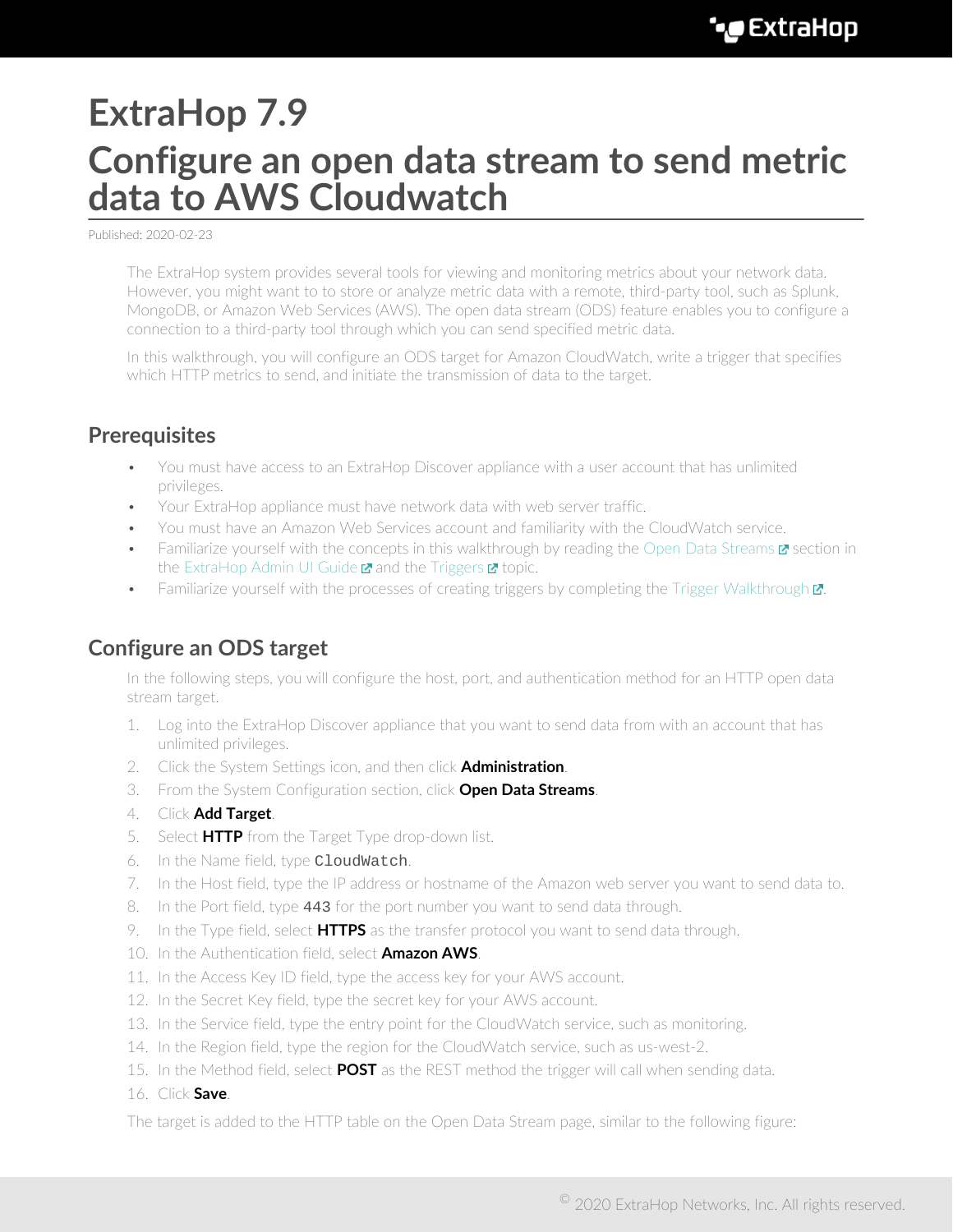## Open Data Streams

**Add Target** 

#### $HTTP$   $\vee$

| $Name \Leftrightarrow$ | Host $\div$                            |    |      |                              | Port $\Leftrightarrow$ Type $\Leftrightarrow$ Pipelining $\Leftrightarrow$ Additional Header $\Leftrightarrow$ |
|------------------------|----------------------------------------|----|------|------------------------------|----------------------------------------------------------------------------------------------------------------|
| default                | 0.0.0.0                                | 80 | http |                              |                                                                                                                |
| CloudWatch             | monitoring.us-west-<br>2.amazonaws.com | 80 | http | $\qquad \qquad \blacksquare$ | $\overline{\phantom{a}}$                                                                                       |

#### **Test the ODS configuration**

In the following steps, you will write an HTTP REST request to test the transmission of data from the ExtraHop Discover appliance to the AWS account.

As configured in the previous section, the test request applies the POST method.

- 1. In the HTTP table, click **Edit** to open the CloudWatch target.
- 2. In the Options field, copy and paste the following HTTP REST request code to send a metric called "Test" with a value of 4 bytes to the CloudWatch service:





Tip: To learn more about the syntax for the HTTP REST request, see the [Remote.HTTP](https://docs.extrahop.com/7.9/extrahop-trigger-api/#remote.http) **E** section of the ExtraHop Trigger API Reference  $\mathbb{Z}$ .

- 3. Click **Save**.
- 4. In the HTTP table, hover over the status of the target to display connection activity. If the test is successful, the window displays the number of messages and bytes sent and received and the number of connection attempts, similar to the following figure: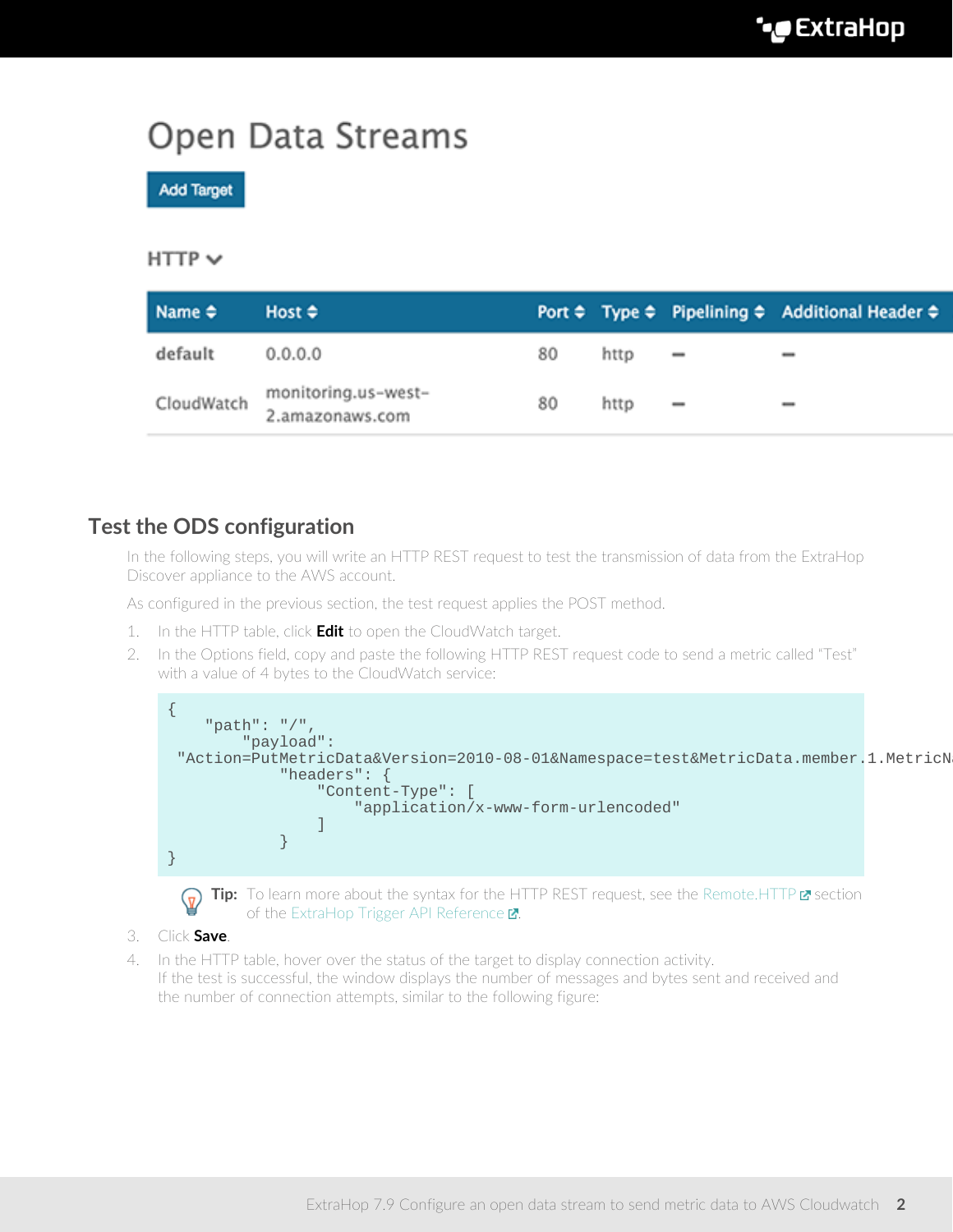

### **Write the ODS trigger**

In the following steps, you will write a trigger that specifies which metrics to send to the CloudWatch service and contains the command to send metric data through the open data stream.

**Tip:** As you build the trigger in this procedure, add comments that describe the purpose of a code snippet, restrictions, or best practices.

- 1. Click the ExtraHop logo in the upper left corner to return to the ExtraHop Web UI.
- 2. Click the System Settings icon , and then click **Triggers**.
- 3. Click **Create**.
- 4. In the Name field, type Metrics to CloudWatch.
- 5. Click **Enable debug log**.
- 6. In the Events field, select **HTTP\_RESPONSE**.
- 7. In the right pane, add the following trigger code to the editor to specify "ExtraHop" as a custom namespace for the metric data that will be displayed by the CloudWatch service:

```
let namespace = 'ExtraHop';
```
**Note:** The namespace value cannot be "AWS".

8. Add the following trigger code to the existing script to specify the name of the ODS target that you configured earlier:

```
let target = 'CloudWatch';
```
9. Add the following trigger code to the existing script to specify which metrics to will be transmitted to the CloudWatch service:

```
let metrics = [
    \{ 'MetricName': 'processingTime',
```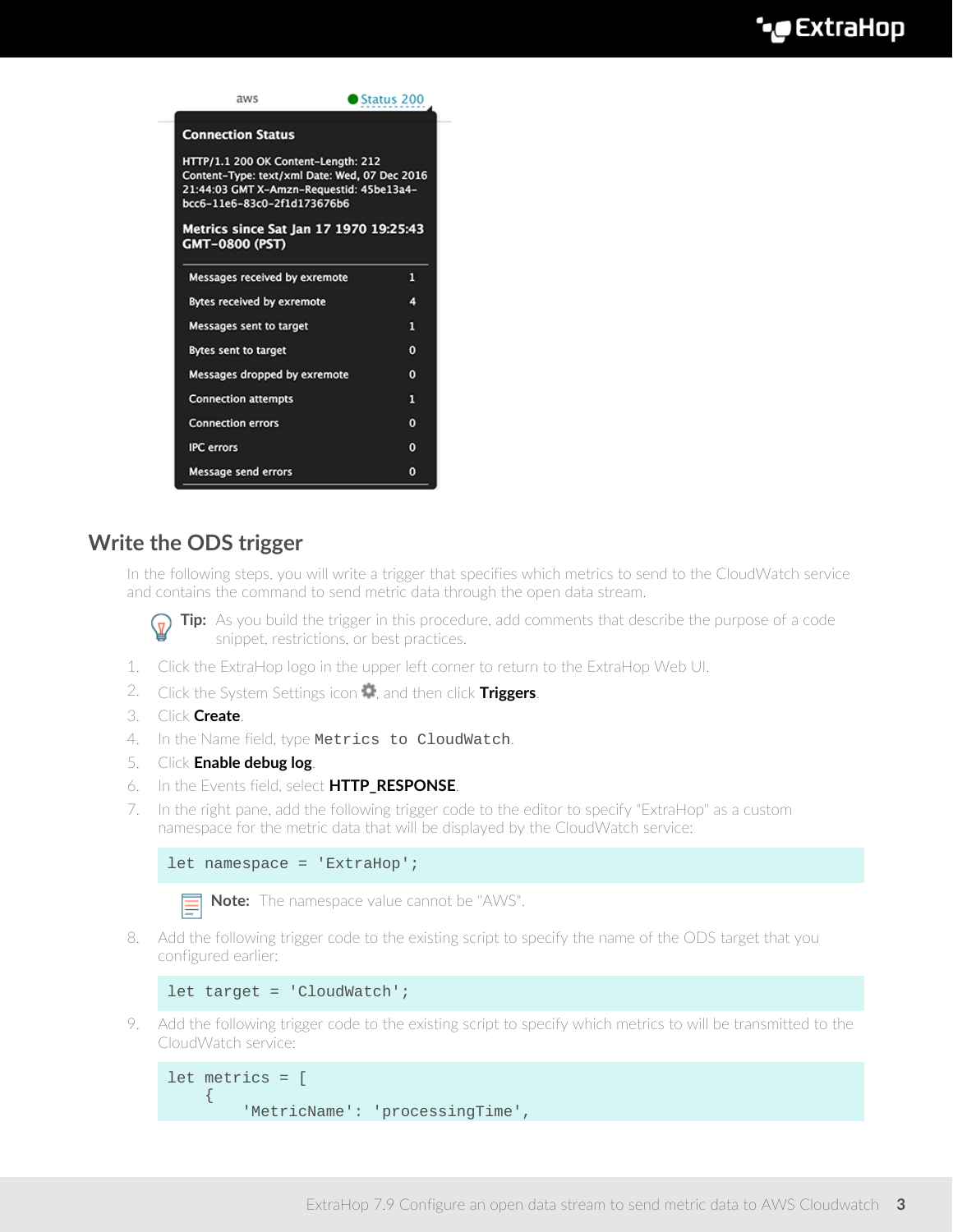```
 'Unit': 'Milliseconds',
            'Value' : HTTP.processingTime
       },
\left\{\begin{array}{c} \end{array}\right\} 'MetricName': 'rspSize',
           'Unit': 'Bytes',
           'Value' : HTTP.rspSize
      }
];
```
10. Add the following trigger code to the existing script to specify the structure of the payload, which is defined by the **PutMetricData** method in the [Amazon CloudWatch API](http://docs.aws.amazon.com/AmazonCloudWatch/latest/APIReference/API_PutMetricData.html) **E**:

```
let payload = 'Action=PutMetricData&Version=2010-08-01&Namespace=' +
 namespace;
let i,
   count = 0;for (i = 0; i < metrics.length; i++) {
    let idx = i + 1,
        metric = metrics[i],
        val = metric.Value,
        attr;
     // If the metric value is NaN, do not publish.
     if (Number.isNaN(val)) {
        continue;
     }
     for (attr in metric) {
        payload += '&MetricData.member.' + idx + '.' +
             encodeURIComponent(attr) + '=' +
            encodeURIComponent(metric[attr]);
 }
     count++;
}
if (count == 0) {
    // No metrics to publish.
    return;
}
```
11. Add the following trigger code to the existing script to define the HTTP REST request that specifies the request path, headers, and payload:

```
let req = { 'path': '/',
     'headers': {
         'Content-Type': 'application/x-www-form-urlencoded'
     },
     'payload': payload
};
```
This code is similar to the test request you performed in the previous procedure.

12. Add the following trigger code to the existing script to specify the ODS target and initiate the request to transmit metric data to that target:

```
Remote.HTTP(target).post(req);
```
13. Click **Save**.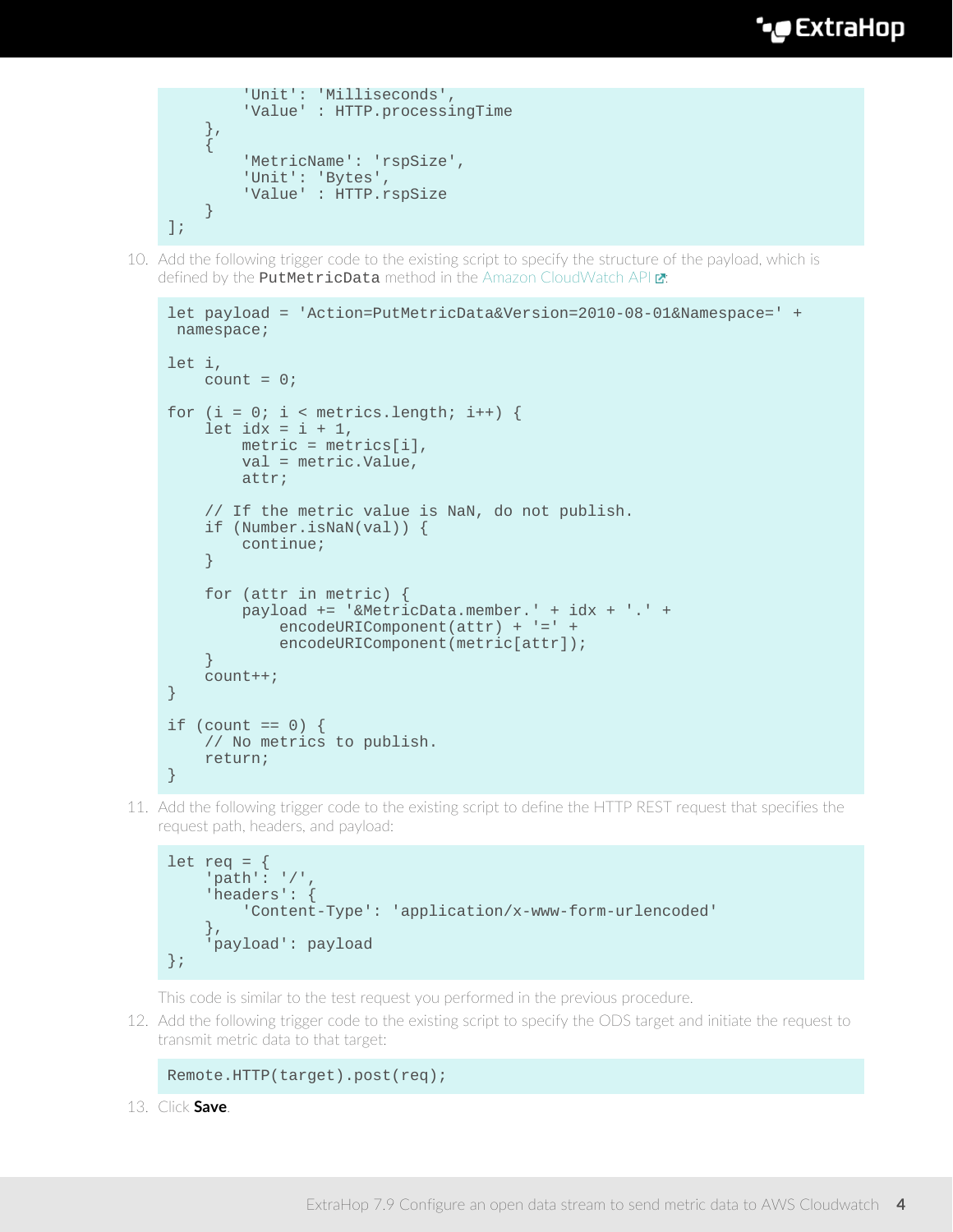### **Assign the ODS trigger to a device**

Before the trigger can send metric data to the CloudWatch service, you must assign the trigger to at least one device. For this walkthrough, you will assign the trigger to a single HTTP server in a device group.

When creating your own triggers, assign triggers only to the specific devices that you need to collect metrics from to minimize the performance impact of your triggers on the ExtraHop system.

- 1. Click **Assets** from the top menu.
- 2. From the left pane, click **Devices**.
- 3. From the table, select the checkbox for a single device that you know has web traffic.
- 4. From the icon menu at the top of the page, click the Assign Trigger icon.
- 5. Click the checkbox next to the **Metrics to CloudWatch** trigger, and then click **Assign Triggers**.

After the trigger is assigned, the system runs the trigger continuously until the trigger is disabled.

#### **Verify data transmission to the ODS target**

After the trigger has run, verify that data has been received by the ODS target, and then disable the trigger.

- **Important:** Amazon Web Services is a tiered solution; there is no cost for the first tier unless usage is exceeded. Run this trigger for a short period of time to avoid exceeding the allowed amount of data. If you do not disable the trigger, and usage exceeds your allotted terms, you might incur additional costs.
- 1. Let the trigger run for 10-15 minutes.
- 2. Click the System Settings icon , and then click **Administration**.
- 3. From the System Configuration section, click **Open Data Streams**.
- 4. In the HTTP table, hover over the status of the CloudWatch target to display activity over the connection. If the trigger is successful, the window displays the number of messages and bytes sent and received, and the number of connection attempts.
- 5. Close the ExtraHop Admin UI window.
- 6. Click the System Settings icon , and then click **Triggers**.
- 7. In the **Triggers** table, click **Metrics to CloudWatch**.
- 8. Click **Disable trigger**.
- 9. Click **Save and Close**.

#### **View results in AWS CloudWatch**

After you have verified that metric data was sent to the ODS target, you can view the data with the CloudWatch service. In the following steps, you will find the metrics in CloudWatch and view the metric data on a graph.

- 1. Go to the [Amazon Web Services](https://aws.amazon.com/)  $\blacksquare$  site.
- 2. Click **Sign In to the Console** and enter your AWS login credentials.
- 3. From the list of AWS services, click **CloudWatch**.
- 4. From the left-hand menu, click **Assets**. The All metrics tab displays the "ExtraHop" namespace created by the trigger and the "test" namespace created by the test request.
- 5. Click **ExtraHop**, and then click **Metrics with no dimensions**. The tab displays the two metrics specified in the trigger, "processingTime" and "rspSize".